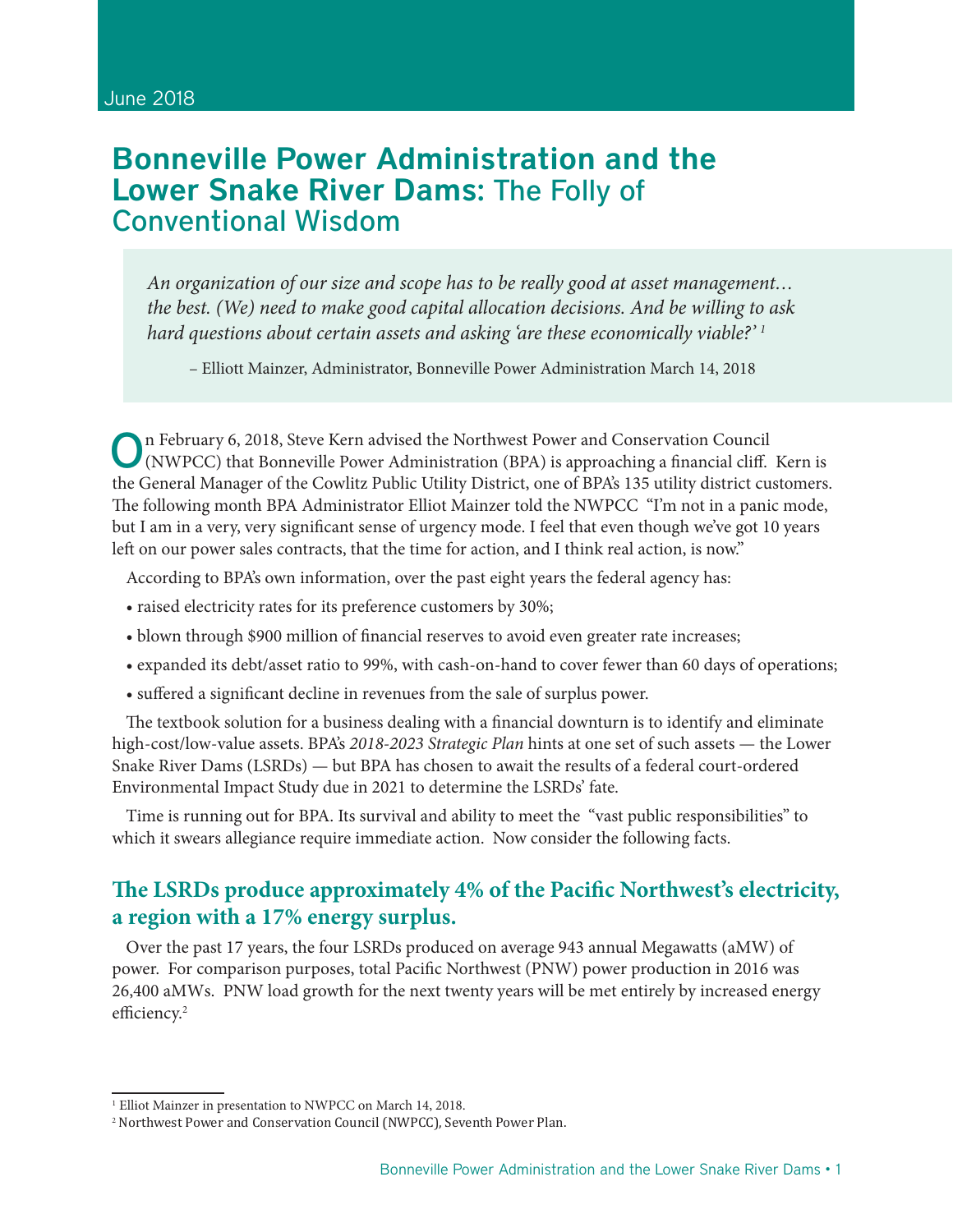

Source: BPA White Book, 2017, OY 2019, Tables 3.1 and 3.7.

# **Over 50% of the Lower Snake River Dams' hydropower is produced during the four months of the year with the least demand and lowest prices for electricity.**

The LSRDs produce more than half their power during the spring run-off months of March, April, May and June, the time of year when demand for power is typically at its lowest level. During spring runoff the Pacific Northwest is awash in surplus energy, with energy supply from hydropower alone often twice BPA's total load demand.



Sources: LSRD power from Army Corps of Engineers (ACOE). Market prices from OASIS (NP15), Graph by Rocky Mountain Econometrics (RME). See footnote #3.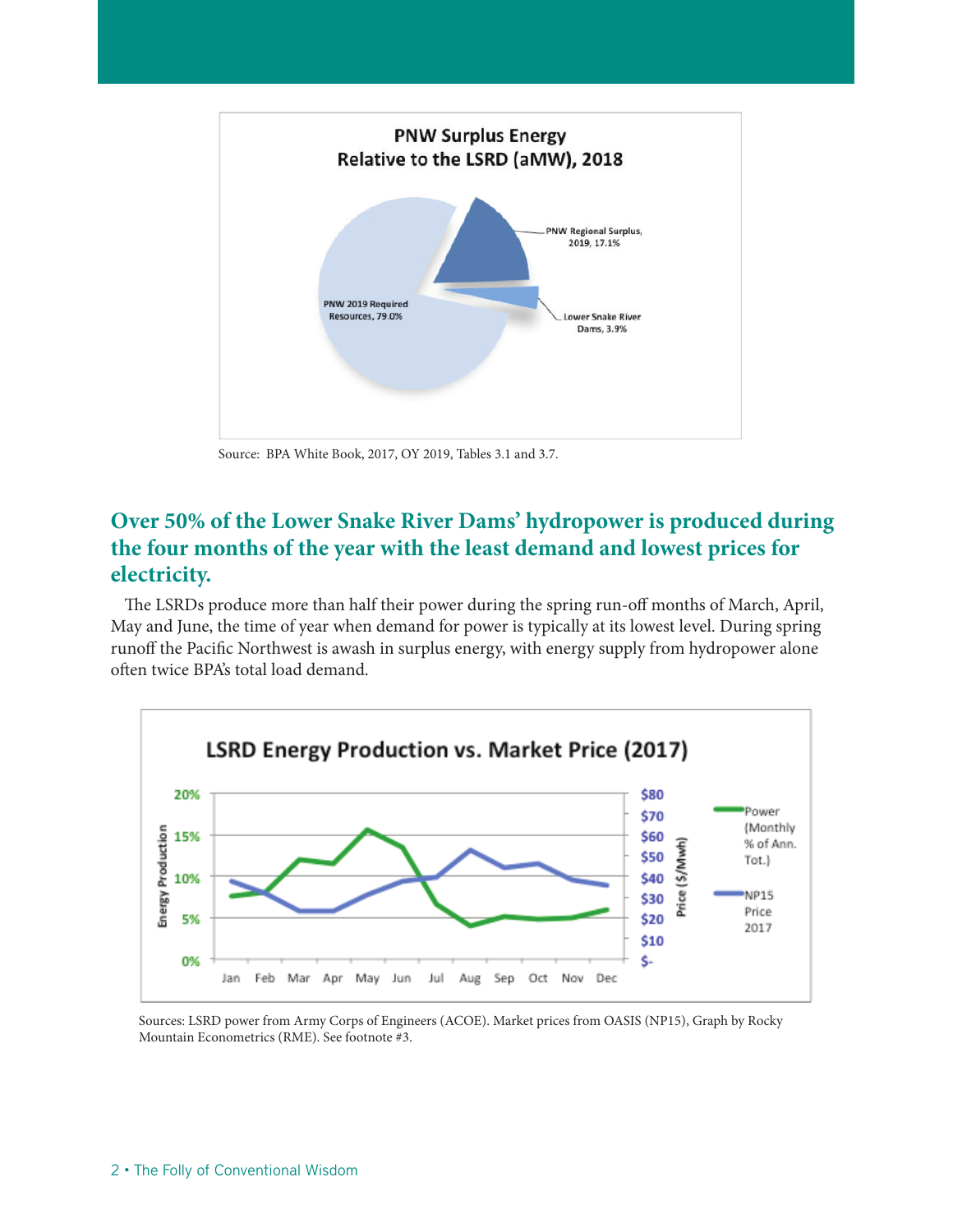# **Surplus hydropower cannot be stored and is frequently dumped on the market, sometimes at negative pricing.**

BPA sells power to Public Utility Districts and Direct Service Industry customers, called "preference customers," at a set rate under long-term contract. Power not needed to meet the load demands of these preference customers is "surplus power," which is sold on the open market at prices that vary hour-by-hour and day-by-day.

Water that does not pass through turbines, and therefore generates no electricity, is called "spill." Spilled water can become supersaturated with dissolved gases, which can cause gas bubble disease in juvenile salmon and steelhead. The unfortunate side effect for BPA of avoiding dissolved gas saturation, particularly during spring runoff, is the frequent generation of far more energy than BPA's contracted preference customers can absorb.

Under these circumstances, BPA employs its Over Supply Management (OSM) protocol and shuts down other sources of power such as wind farms. BPA is required to reimburse the owners of these sources for their lost revenues. The remaining surplus is sold on the open market, often for amounts far below the cost of production.

As demonstrated in the graph below, some surplus energy is sold for \$0 or even at *negative pricing*. BPA actually *pays* power wholesalers, principally in California, to take the surplus power.



Source: California Independent System Operator (CAISO), Open Access Information System (OASIS), Northern California Trading Hub (NP15), Day Ahead Market (DAM).<sup>3</sup>

<sup>3</sup> CAISO-OASIS is the most transparent listing of open market energy trading west of the Mississippi. BPA normally trades at a hub called MID-C, a little farther north that does not publicly list its trading prices. MID-C is typically about \$3/Mwh cheaper than NP15. To that end the prices shown in this chart are slightly higher than the prices BPA would see. Also, the prices shown here are for the day ahead market. These prices are "firm" for the following day and are typically a little higher than the Real Time Market (RTM), also known as the spot market.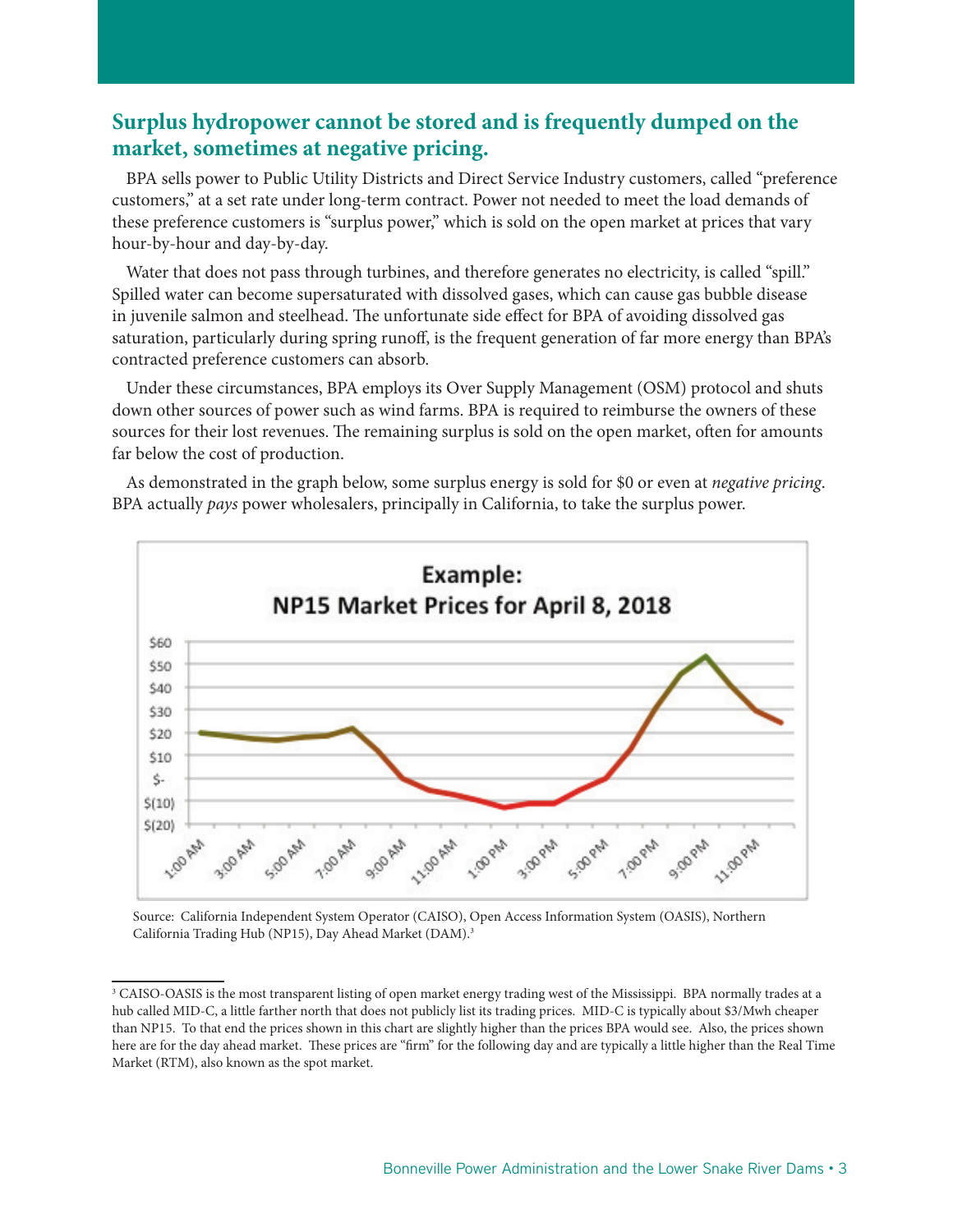# **All power produced by the LSRDs is** *surplus* **power.**

BPA markets power from multiple sources, balancing system needs by drawing on hydropower, nuclear, wind, solar, and thermal (natural gas) energy sources. Since 2011, hydropower alone from twenty-seven of BPA's thirty-one dams—*excluding* the four LSRDs and all other sources of power has produced more energy than the load demand of all of BPA's preference customers.



Source: ACOE; BPA Balancing Authority. Graph by RME.



Source: ACOE; BPA Balancing Authority. Graph by RME.

From January 2007 through April 2018, a total of 96,430 hours, BPA required power from the LSRDs to meet preference customer load demand a total of 2 hours, both in 2009. Even then the dams were not needed to meet demand. Any of BPA's thermal plants could have been brought on line to fill the brief demand for additional power.

Those who argue that the power produced by the LSRDs could be replaced by alternative energy (wind and solar), at the same or slightly greater financial cost, assume (or falsely suggest) there is a need for replacement power. As the data show, no such need exists.

Alternative energy has already replaced the energy from the LSRDs six times over. BPA's abundance of *surplus* energy drives prices far below the cost of production. The last thing needed in BPA's portfolio is more energy that must be sold at a financial loss.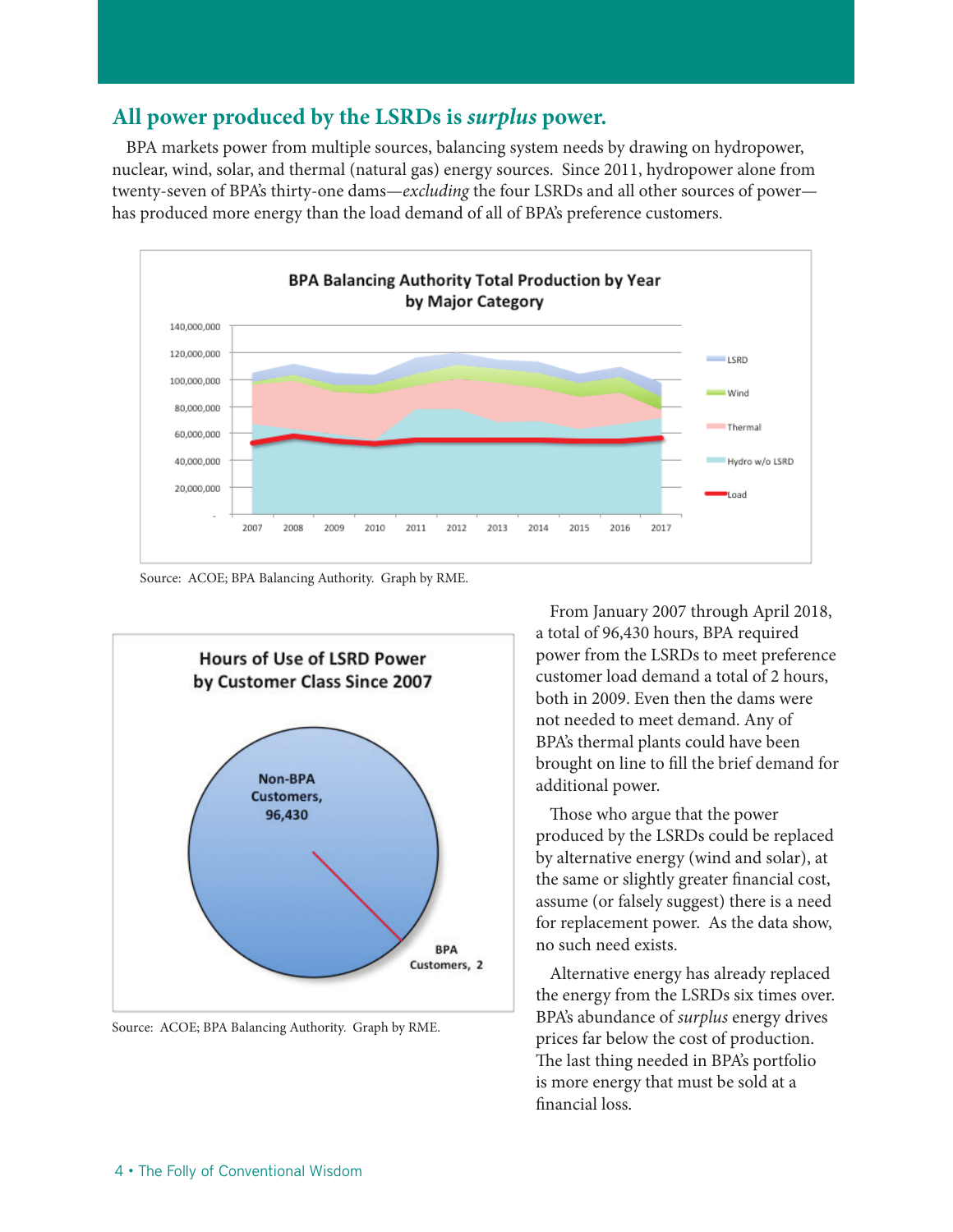

Source: Northwest Power and Conservation Council Power Supply https://www.nwcouncil.org/ energy/powersupply/home/ and http://137.161.41.139/dd/common/dataquery/www/ Graph compiled by Rocky Mountain Econometrics

#### **BPA faces major LSRD turbine rehabilitation costs exceeding a billion dollars.**

In its 2014 report *Lower Snake River Programmatic Sediment Management Plan* the Corps of Engineers identified the life expectancy of the twenty-four turbines in the four LSRDs as 35-45 years. Two of six turbines in Ice Harbor Dam are currently being rehabbed. However, BPA's 2016-2030 Hydro Asset Strategy for Large Capital Forecast includes no major funding for the rehab of other LSRD turbines. By 2030, ten of these turbines will be older than sixty years, and the remaining twelve units 53-56 years of age.

At the \$46 million per turbine rehab cost the Corps has budgeted for the fourteen turbines in McNary Dam, the cost of rehabbing twenty-two LSRD turbines after 2030 would exceed a billion dollars.

# **The Lower Snake River Dams produce some of the highest cost power in the BPA system.**

BPA markets an approximate total of 82,000,000 Megawatt hours (MWh) of electricity each year from all its sources for about \$3 billion. The non-profit federal agency is required by law to balance its revenues and expenditures. Thus BPA's price per MWh for its contracted customers is a sound estimate of BPA's costs. BPA's rate is presently \$35.57 per MWh.

Over the past seventeen years the average annual production of all four LSRDs is 8,260,000 MWh per year. If BPA's average cost of production were applied to the LSRDs, total cost for Lower Snake River power would be \$294M per year. However, one set of BPA expenses is disproportionately high for the LSRDs, that of Fish and Wildlife (F&W) mitigation.

BPA's direct expenses in BPA's current budget for F&W mitigation for damage caused by federally owned dams is \$328 million.<sup>4</sup> Some would argue that the LSRDs are responsible for as much as 50% of those F&W expenses, or currently \$164 million. A conservative estimate of \$100M is a little over 30%. Based on this lower number, the added cost of power production at these four dams is \$12.10/MWh, resulting in power costs of around \$48 per MWh or about \$396 million per year.

<sup>4</sup> These expenses do not include additional costs such as interest expenses on debt incurred on previous F&W projects or reimbursable costs paid to the Corps of Engineers for F&W projects.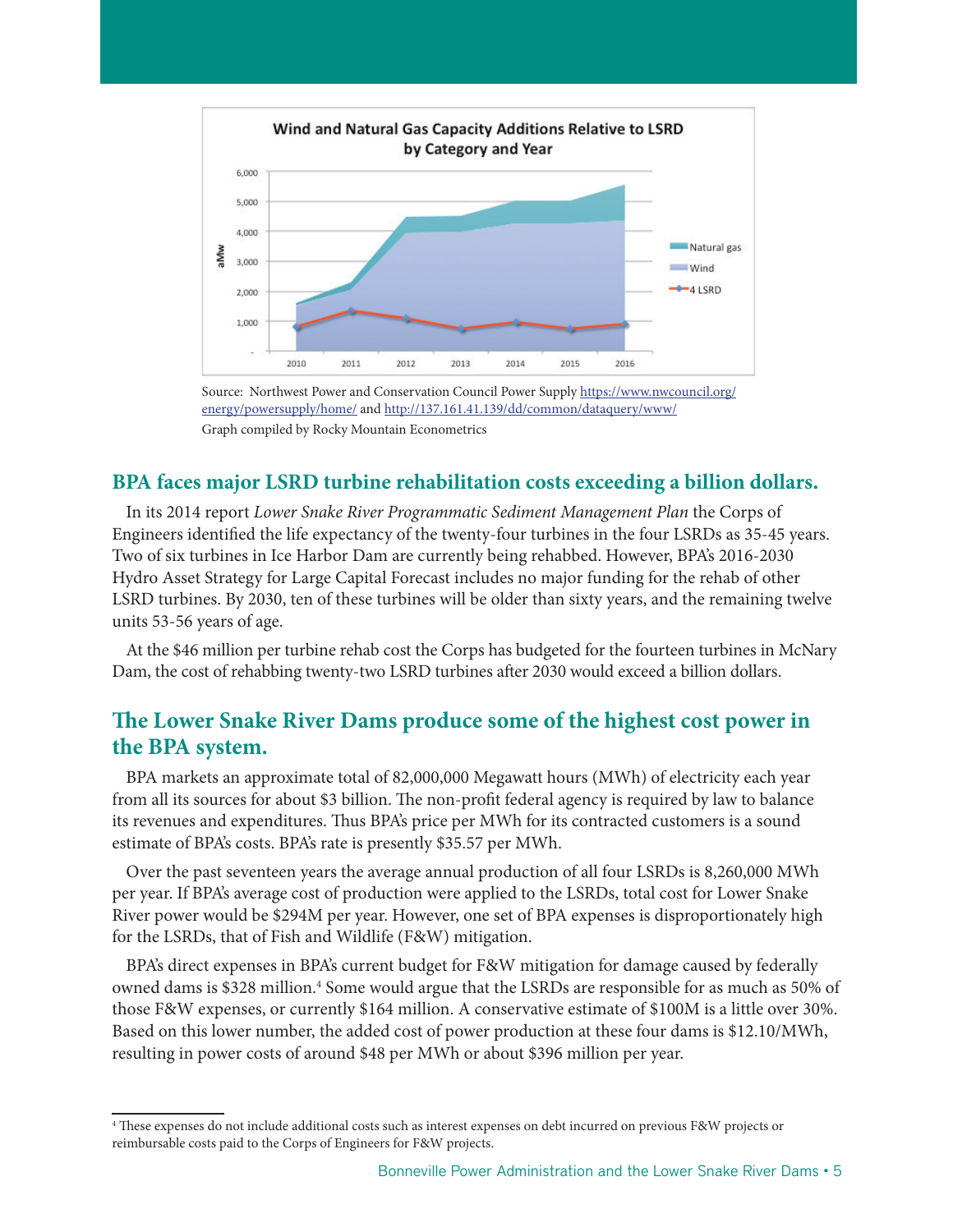In the last decade, surplus power prices have fallen dramatically and now average around \$22/MWh. When LSRD power is sold by BPA on the surplus power market at the current average rate of \$22/ MWh, total revenue is \$182M, a loss of over \$200 million each year.

BPA's surplus energy prices are often even lower during the four-month spring run-off when the LSRDs produce the majority of their power. Thus BPA is selling \$48 LSRD power for an average \$22 or less. Where BPA once used surplus power sales to buy-down the rates its preference customers paid, the tables are now reversed. BPA Ratepayers are now subsidizing power shipped to California and other markets.

As is evident above, the LSRDs are high-cost/low-value and *unneeded* assets. Had these four dams disappeared in 2008, BPA could still have met its customers' full demand load every hour of the year and reduced its overall costs by at least \$100 million per year. Today, conservation measures combined with recent thermal, wind and solar power additions to the system further increase the irrelevance of the LSRDs.

Note: As this report is being written, June 2018, the market price for surplus power continues to decline, a fact that does not bode well for BPA's future.

# **BPA, PUD customers, and ratepayers can no longer afford to keep the LSRDs.**

As outlined in our earlier report, *Bonneville Power Administration: Threatened, Endangered, or on the Brink of Extinction5* , BPA is facing a financial cliff.

Keeping spending at or below the rate of inflation and attempting to sell more surplus power into a saturated market with falling prices will not save BPA nor support its publicized claim of being "an engine of the Pacific Northwest's economic prosperity."



Source: Rocky Mountain Econometrics estimated profit (loss) of the LSRD based on 2017 BPA congressional budget and 2002-2017 OASIS (NP15) market prices.

<sup>5</sup> http://rmecon.com/examples/BonnevillePower%20May%202018.pdf